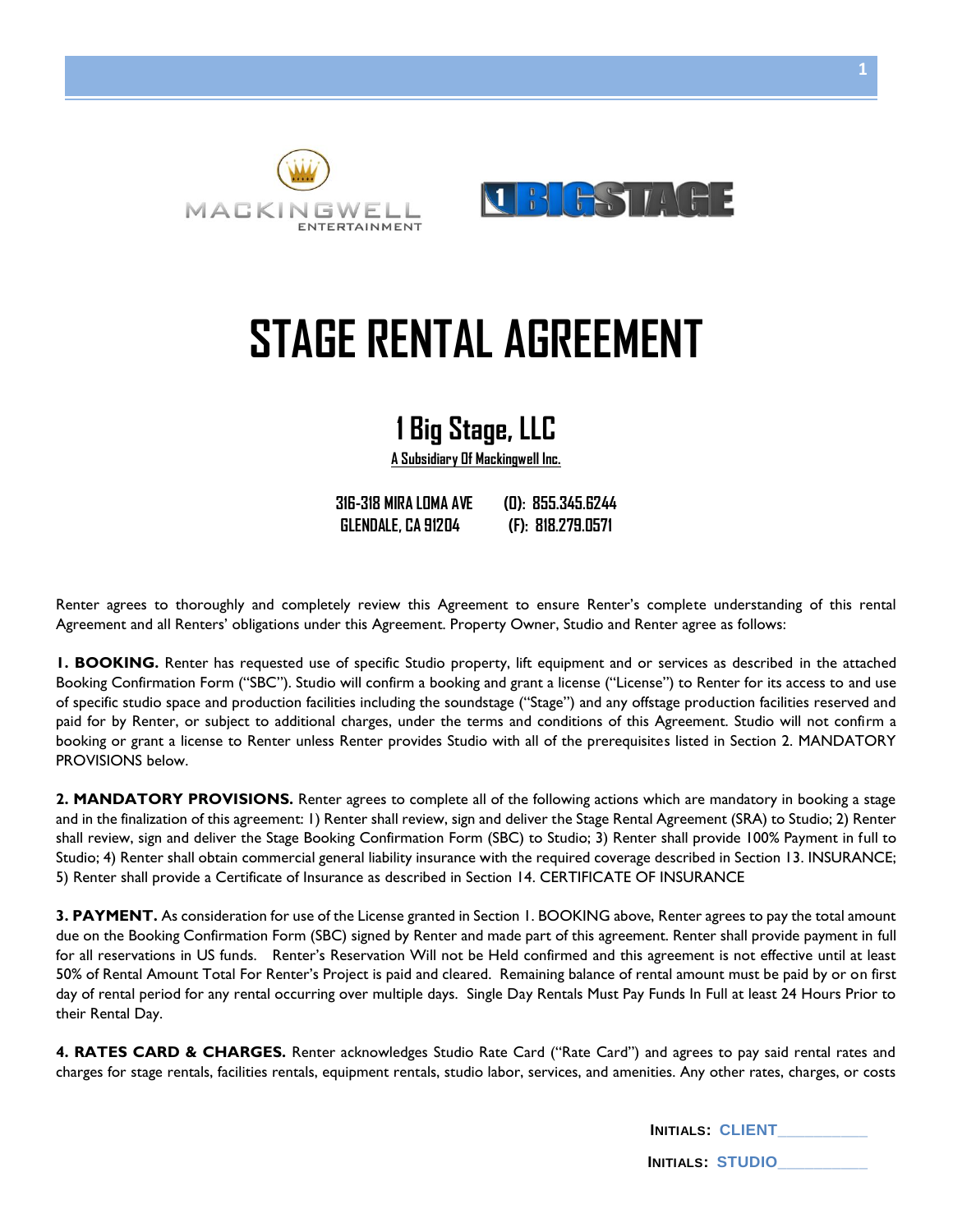associated with any rentals or services not listed on the rate card can be furnished upon request. Per Renter's request, Studio will provide a written estimate to Renter with any rates, charges, or costs for any rentals or services not listed on the rate card.

**5. SECURITY DEPOSIT.** A credit card authorization must be held on file with a copy of renter's driver's license, and front and back copies of the credit card in use. See below for deductions from deposit if they apply, like damages and unforeseen charges, or unpaid equipment. All final charges (all overages including overtime, cleaning fees, damages, rental fees, Et al) are due within 24 hours of Renter's departure and job ending.

**6. ADDITIONAL CHARGES.** All additional fees will be waived or specifically contracted with PRODUCER. Studio acknowledges the agreed upon sum in rental contract will include: WIFI access, Dumpster Access for Craft Service and General Production Waste (NOT CONSTRUCTION, PAINT, OR ART DEPT WASTE), House Power, Water Service, & Stocking Supplies for 2-4 Restrooms. A STUDIO MANAGER Will be onsite for 12 hours every SHOOT day & 10 HRS every scheduled PREP/PRE-LIGHT/STRIKE days unless otherwise stated or approved by SUPERVISOR. Client agrees periods outside of those hours will be fully self-managed and operated, or additional fees for studio management overtime will be applied based on studio pro rating for the extended duration of the rental day. Emergency contact still available.

Renter acknowledges all additional charges on the Rate Card that may be imposed and the amounts that Renter shall be liable to pay Studio for Renter's additional use(s) of the production studio and its stages, facilities, locations, equipment, sets, props, and services. Renter agrees to pay said rates for any additional charges including, without limitation, overtime charges for stage usage exceeding twelve (12) hours per day.

**7. LENGTH OF USE.** A daily stage rental permits Renter to schedule and use the rented studio facilities for thirteen (13) continuous hours during rental term to commence upon the entry of first crew member and departure of last crew member. Overtime will be assessed after the thirteenth hour if Renter maintains occupation of premises at said time. Overtime charges will be billed upon the half hour increment.

**8. ACCESS.** Studio, its directors, servants, employees, and agents shall have access to all studio space, stages and offstage production areas upon presentation of identification that represents said persons as employees of Mackingwell Inc. provided that such persons are granted access only if actually working during the time of admission to the space.

**9**. **PHOTOGRAPHIC RELEASE**. Studio makes no claims in regards to Renter use of Renter's video, film and record materials, and gives Renter complete photographic release. Studio agrees Renter may use the stage and studio facilities for the purpose of filming, photographing, and recording certain scenes for the production program currently entitled also defined herein as "Program". Renter has the right to photograph, record and use in any manner all photographs and recordings made her under in connection with the Program, any derivative work thereof, and in connection with the exploitation of any ancillary rights thereof in any and all media now known or hereafter devised worldwide in perpetuity.

**10. CANCELLATION POLICY**. Any cancellation of a confirmed booking must be submitted in writing. If Renter cancels a confirmed booking with more than seven (7) days from the confirmed rental, Renter shall receive full refund of deposit. In the event of a cancellation of a confirmed booking without at least a seven (7) day advance notice, Renter shall pay a cancellation fee that is equal to the deposit. If Studio must cancel a confirmed booking, Renter will receive a full refund.

**11. INDEMNITIES.** Renter shall indemnify, defend with counsel reasonably approved by Studio in its reasonable judgment and hold harmless its officers, directors, agents, and employees and owner's collectively, the "Indemnified Parties" and each an "Indemnified Party" from and against any and all claims, fines, or penalties and any and all liability to any third party from loss, damage, or injury to persons or property (including without limitation attorneys' fees, judgments, and settlements) in any manner arising out of or incident to: (1) Renter's acts or omissions; (2) any breach by Renter of any provision of this Agreement; (3) Renter's noncompliance with any applicable federal, state, or local laws or regulations; and (4) the acts or omissions of Renter subcontractors, licensee's, agents, or invitees. The provisions of this subparagraph shall survive the termination of this Agreement.

| <b>INITIALS: CLIENT</b> |  |
|-------------------------|--|
|-------------------------|--|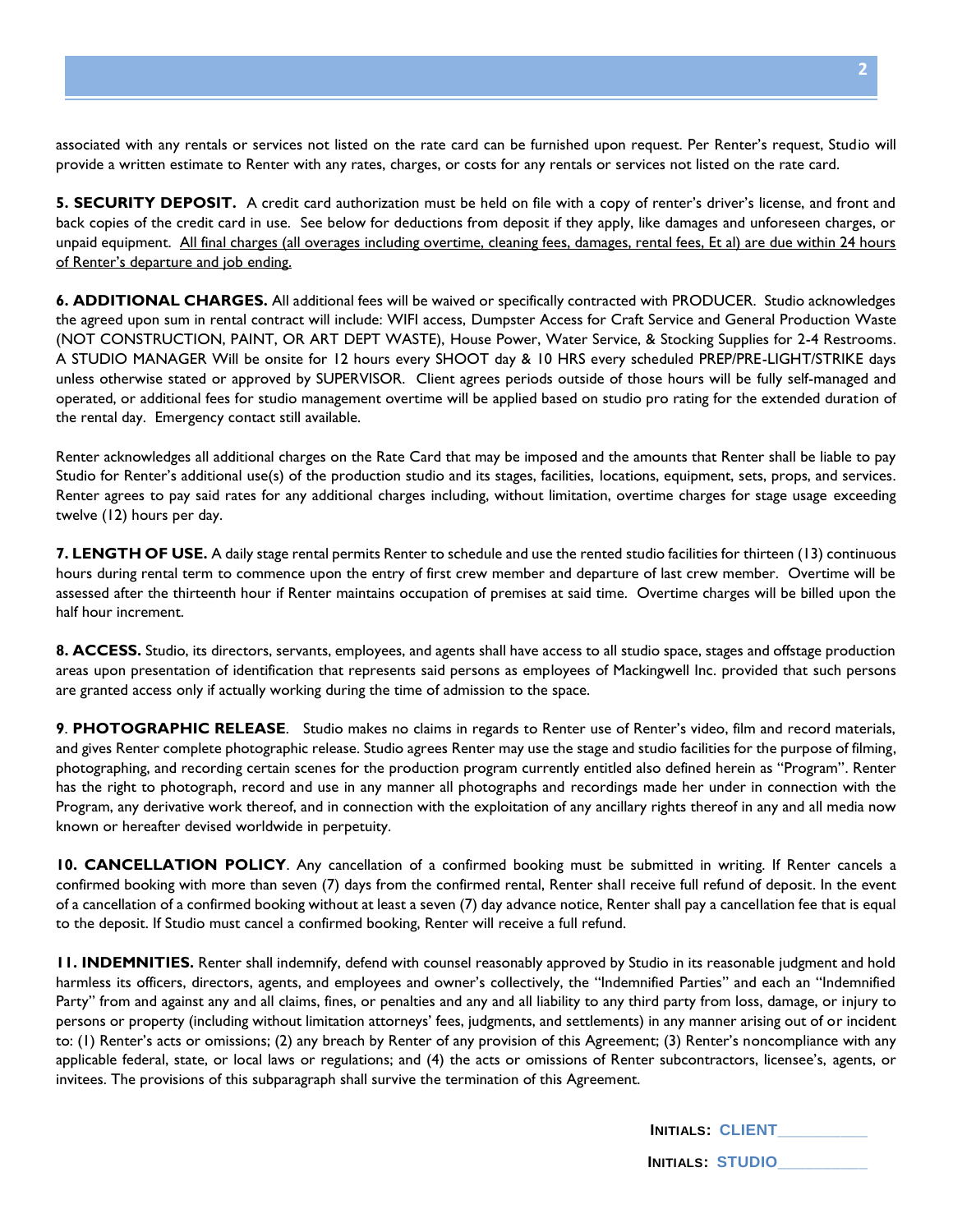**12. SAFETY, HEALTH, PROTECTION AND PERMITS.** The Renter shall maintain and follow the Occupational Safety and Health Administration (OSHA) regulations pertaining to its production and is required to obtain all applicable Film LA permits, licenses, and or approvals. Fines may be imposed if Renter does not obtain such permits, licenses, and or approvals. The use of studio audiences, extra talent, animals, stunts, hazardous materials, spray painting equipment, automobiles, combustion engines, smoke machines, explosives, and or pyrotechnics is not allowed on the premises without prior approval from the Studio. The Renter shall submit all requests regarding such uses and circumstances in writing to the Studio and follow any laws, regulations, and requirements associated with such use. Renter shall take all necessary precautions in the use of motor vehicles and rented lift equipment to protect all persons and stage is not liable for any injuries or property damage. The lift equipment shall only be used by Renter's employees and its personnel qualified to use the equipment. Only flame retardant certified fabrics, blackouts, curtains or any other hanging drapery on the exterior and interior of Studio will be used. Certification for each fabric must be provided; if not, Studio will perform a field test to the fabric before allowing its use at the Studio. No type of plastic or Visqueen can be hung in the interior or exterior of Studio for the purpose of blacking out windows. Renter must abide by all fire safety requirements and obey all fire ordinances. Maintain four (4') foot clearances around all doorways and walls. Never block the exterior door to the parking lot with a car or any equipment and maintain a car width from that door to the parking lot at all times. Renter may load or unload trucks in the street, but may not block street.

**13. INSURANCE.** Renter shall at all times during the term of this agreement, and any extension or continuation of this Stage Rental or Contract Agreement, at its sole cost and expense, obtain and maintain commercial general liability insurance including coverage for its employees, independent contractors, producers, agents, vendors and standard contractual liability coverage from an approved company authorized to do business in the State of California.

The liability insurance shall name **MACKINGWELL INC**. each as an additional insured for the duration of the License against all of the various claims, liabilities and attorney's fees, including (1) comprehensive general liability, automobile liability each in the amount of at least one million (\$1,000,000) combined single limit for bodily injury, death or property damages, per occurrence; (2) contractually assumed liability to cover the liability assumed by Producer or Production Company under this Agreement each in the amount of at least one million (\$1,000,000) combined single limit for bodily injury, death or property damages, per occurrence; (3) applicable workmen's compensation in statutory limits, and employers liability insurance in the amount of at least \$500,000 per occurrence: (4) completed operations, and (5) any other insurance commonly used by productions for services of the type performed pursuant to this Stage Rental, Purchase Order, Work Order or Contract Agreement. The insurance required under this Article shall be primary and non-contributory and shall be issued by companies with a "Best's" rating of not less than A and a financial size category of not less than Class VIII as rated in the most current available "Best's" Insurance Reports. With or without insurance, Renter waives all rights to hold Studio responsible for any kind of damage, injury, or financial loss. Furthermore, Renter takes full responsibility for any, and all, lawsuits and accepts complete liability. RENTER WORKS AT THEIR OWN RISK. Renter must provide proof of insurance, insuring Mackingwell Inc. Renter shall indemnify as well as hold Mackingwell lnc., its owners, representatives and agents free and harmless from all claims and liability, and personal injury to any person or any damage to the premises or property located thereon or any other obligation whatsoever which any way relates to, or is occasioned by or resulting from Renter's use of the premises. Renter shall maintain in comprehensive policy of liability and property damage insurance of at least one million dollars (\$1,000,000 USD) covering general liability and one million dollars (\$1,000,000 USD) covering property damage. Said policy shall insure and protect; Mackingwell Inc. and its owners, representatives and agents as additionally insured against all claims, any suits of liability and/or litigation's arising out of, or connected with Renter use of Studio. Renter must have in effect and effective insurance coverage for its company employees against workers compensation claims in an amount as required by law, if they do not have such coverage for workers compensation Renter cannot look to or hold Studio responsible for any claims. Renter's signature is acceptance of premises is suitable for Renter's use.

**14. CERTIFICATE OF INSURANCE.** Renter shall provide a certificate of insurance confirming the required coverage as specified above. All certificates shall be signed by an authorized agent or representative of the insurance carrier. Renter shall name MACKINGWELL INC. and each as an Additional Insured on all Certificates of Insurance for insurance policies that are required to be maintained pursuant to a Stage Rental or Contract Agreement. The Certificate Holder(s) shall be listed as:

| <b>INITIALS: CLIENT</b> |  |
|-------------------------|--|
|                         |  |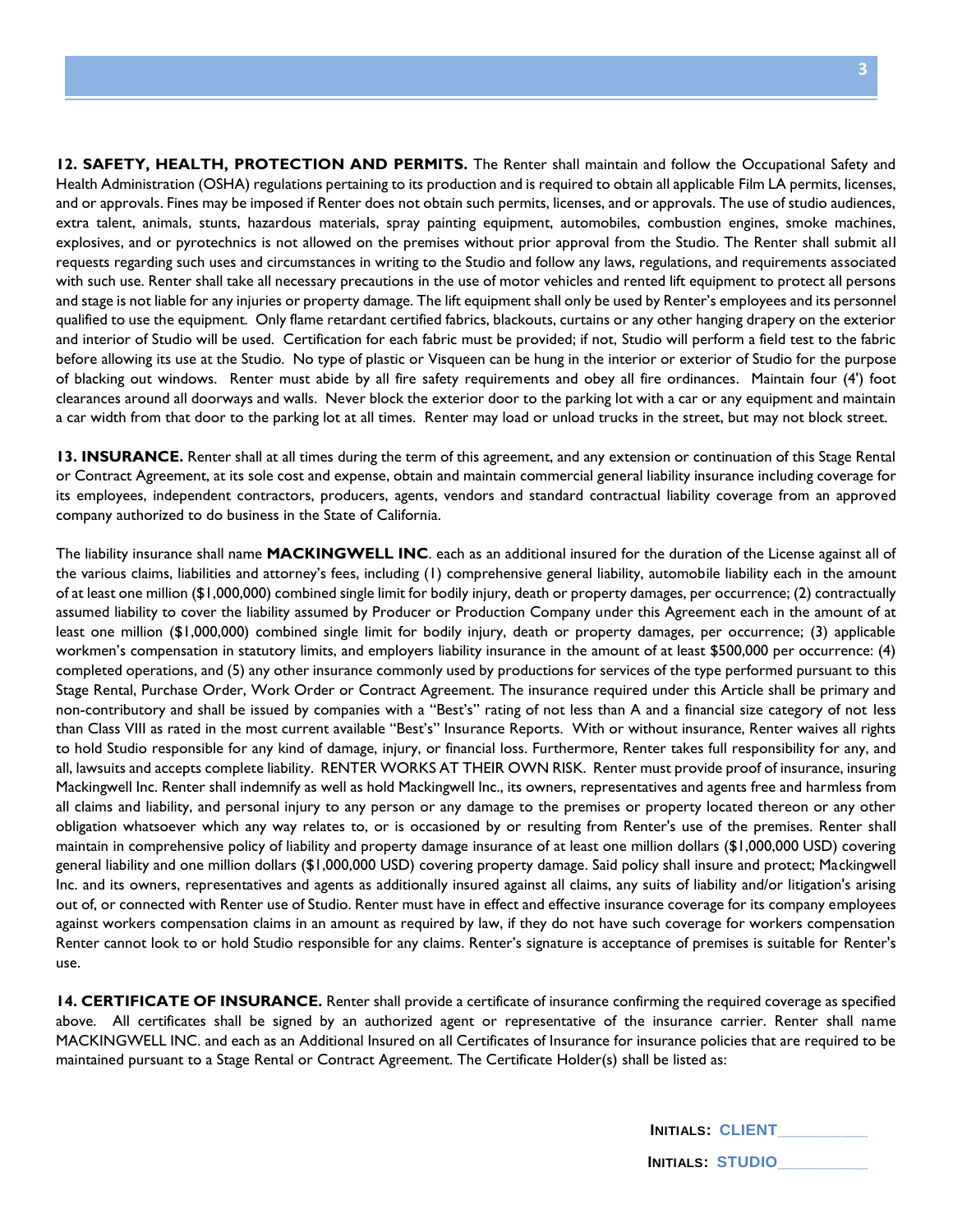#### MACKINGWELL INC. 316 MIRA LOMA AVE GLENDALE, CA 91204 O. 855.345.6244 F. 818.279.0571 RYAN@MACKINGWELL.COM

**15. CANCELLATION OF INSURANCE.** The Renter and its insurance company shall provide written notice to Studio, no less than 30 days prior to the effective date of any cancellation or material change to any insurance maintained by you the Renter pursuant to the foregoing provisions. Lapse or cancellation of required insurance shall be deemed an immediate and automatic default of this agreement.

**16. CYCLORAMA.** The cyc walls and base cove must be kept clean and in good condition in any stage rental. Cyclorama is furnished in either pure white and must be returned to the original condition in which it was presented to Renter at the beginning of the rental term unless Studio provides a written statement describing a pre-existing condition that would excuse Renter of any applicable charges associated with a paint restore and specific language stating such a waiver or if the Renter does not require use of the cyclorama, wherein Renter is permitted to use all available floor space in the stage including areas defined as the cyc floor. If Renter requires cyclorama to be painted any color other than white, a base coat of primer sealer must be applied in the restoration process back to white. Renter will incur all costs associated with painting. Studio management must approve all paints. Any painting of the cyclorama is to be performed by Studio personnel only. Painting any portion of the cyc walls or floors by Renter is prohibited without prior Studio approval. Drilling into any part of cyclorama is prohibited unless cleared by studio owner Ryan McNamara.. Renter shall provide proper instruction to anyone entering the stage to take every precaution to protect the cyc wall, cyc coves, and cyc floors from damages and wear by not walking on any part of the corner and base coves and by keeping sets, materials, lift equipment, and all lighting and grip equipment away from the cyc walls and corner and base coves. The use of adhesive tapes such as duct tape and gaffers tape on cyclorama is prohibited. Only low tack tape such as 3M blue painters tape or similar tape approved by studio may be temporarily adhered to cyclorama floor and wall(s). Additional protective materials such as paper and boot covers are available for purchase at the Studio. Protective hard board, sound blankets, and carpet can also be either purchased or rented depending on use. Repair, refinishing, and or painting charges may be imposed if at the end of rental term, the cyc walls, cyc coves, and or cyc floors are discolored or soiled above normal wear, or if damage as determined by Studio management has occurred.

**17. EQUIPMENT.** Additional equipment is a separate charge and optional to rent directly from Studio. For equipment rentals please submit your itemized wish list of grip, lighting or expendables to Studio at least 72 hours prior to call time and a separate contract will be utilized. Therefore, additional equipment requested by renter is a separate charge, and if Renter rents lights, grip equipment, grip/lighting vehicles, cameras, dollies, photo packs, chimeras, props, wardrobe, Et al or any film/video/AV /sound equipment, Renter must have production insurance, insuring all rented equipment. Equipment rental does not matter whether equipment is rented from Renter/Studio, or agents of, or from an outside third party source, Grip/Lighting Company, Equipment Company, or Private person, or a crew member who works on the Renter's production for the insured value in the case of theft or damage of any kind. Not limited to overnight or nights storage, even if Renter's production has concluded, for the day, and is, or is not, returning for continued use. If the Renter wants equipment left until item(s) can be picked up, Renter is fully responsible unless due to studio gross negligence or willful misconduct.

#### *IN ADDITION:*

If studio claims that renter is responsible for any damage or injury, or both, studio must notify renter in writing within 5 business days of the date renter vacates the premises, which writing shall include a detailed listing of all property damage and injuries for which studio claims renter is responsible. Studio shall cooperate fully with renter in the investigation of such claims and permit Renters investigator's to inspect the property claimed to be damaged.

|                         | <b>INITIALS: CLIENT</b> |
|-------------------------|-------------------------|
| <b>INITIALS: STUDIO</b> |                         |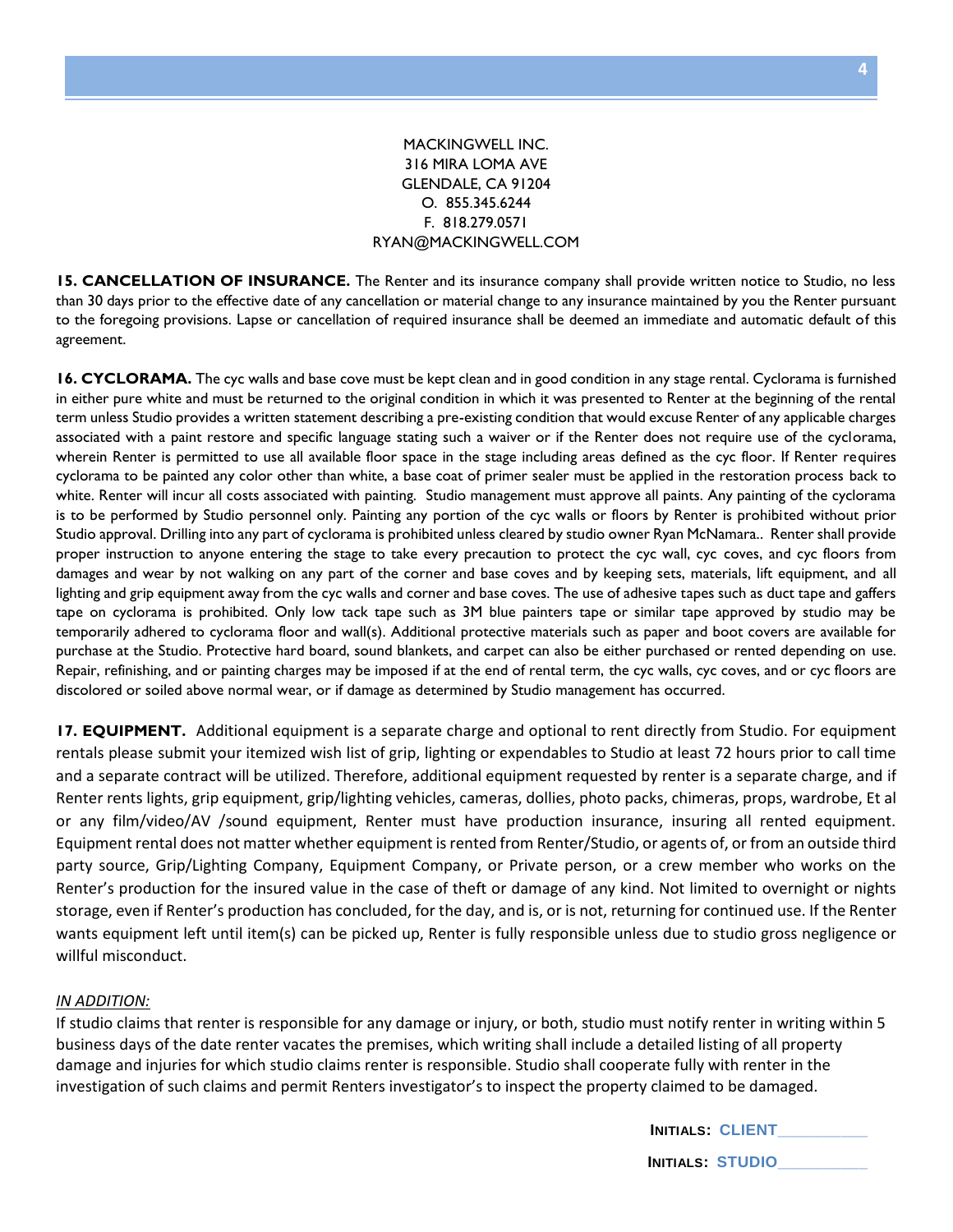Equipment must also be insured in case of fire, or other unknown disaster or circumstance, or act of God. For equipment, please insure, indemnify, and hold free and harmless the parties which follow/as additionally insured: Mackingwell Inc., Ryan McNamara. If production does not have insurance or appropriate limits and riders, and/or production insurance for equipment, then Renter takes full responsibility of the equipment while in Renter's possession unless due to studio's gross negligence or willful misconduct, and Renter is in complete control of space, and of all gear and their crew who are using it. Renter can in no way look to Renter/Studio, and, agents, employees of Studio and their agents once it is in Renter's possession and use, even if equipment is left on stage or overnight. If Renter places lights, vehicles, or any equipment (Grip, flags, electric, Et al) on public access or public property which includes sidewalk, street and alley, at their sole expense and arrangements must be permitted with the City of Glendale If Renter receives a permit that does not include the sidewalk or street, which is known as parkway only, production cannot place anything on sidewalk or street. This process requires advance notice to City of Glendale. If Renter does not follow any and all city, fire or permit ordinances or laws, Studio has the right to stop production and force Renter to remedy the situation until Renter abides by all city regulations. Renter will be responsible for any and all damage, theft or missing gear that may arise while using equipment unless due to studio gross negligence or willful misconduct. Renter should note that they would be responsible for all equipment that is placed on the stage in which Renter is in possession of. If any gear is not working or damaged when initially acquired, then Renter should notify Studio immediately. Renter cannot wait until the end of the day to notify Studio of prior damages, or claim that equipment was not working when they arrived at the Studio, or claim they did not use the piece or pieces in question. Also note, all equipment is tested by Studio and is in working order when given to Renter. All other equipment, appliances, furniture, and other items that are in space during the timeframe of this agreement are also subject to the same policy regarding loss and damage mentioned above unless due to studio's gross negligence or willful misconduct.

**18. POWER CHARGE:** For single studio, standard rate rentals, 300 Amps Camlock Power Included in all rentals billed as a "Shoot Day" or "Pre-Light" Rental Type. Camlock Power up to 1200 Amps is Available at Additional Charge. Lighting amperage loads in excess of 300 Amps will be billed \$250 per 300 Amps Power Service Charge if not otherwise arranged prior to shoot day.

**19. HOUSEHOLD SUPPLY FEE:** Toilet Paper, Soap, & Hand towels are Included for 2-4 Restrooms depending upon Rental Type. Soap, paper towels, & toilet paper rolls will be supplied each rental. Supplies needed beyond initial scope can be accommodated by stage at extra charge or furnished by renter.

#### *Stocking Supplies& Restrooms Inlcuded:*

- STAGE 1 RENTALS 3 restrooms are included in each rental. When VIP / Agency Lounge is part of the package, stocking
- supplies will be provided for that restroom as well. Included for 3 Restrooms with Stage 1 rentals.
- STAGE 2 RENTALS 2 restrooms are included in each standard rental. When VIP / Agency Lounge is part of the package,

stocking supplies will be provided for that restroom as well.

• FULL FACILITY RENTALS (combination of both stages rented together) - Includes 4 stocked restrooms.

**20. PARKING:** Renter is allowed to use the parking lot directly in front and back of the stage as well as the public parking lot at the "Larry Zarian Transportation Center," located at end of Mira Loma Avenue at 400 W Cerritos Ave, Glendale, CA 91204, US. This lot is free for up to 72 hours and can accommodate up to 304 cars, first come first serve. Please have trucks park on site at studio and crew at aforementioned parking lot.

| <b>INITIALS: CLIENT</b> |
|-------------------------|
|-------------------------|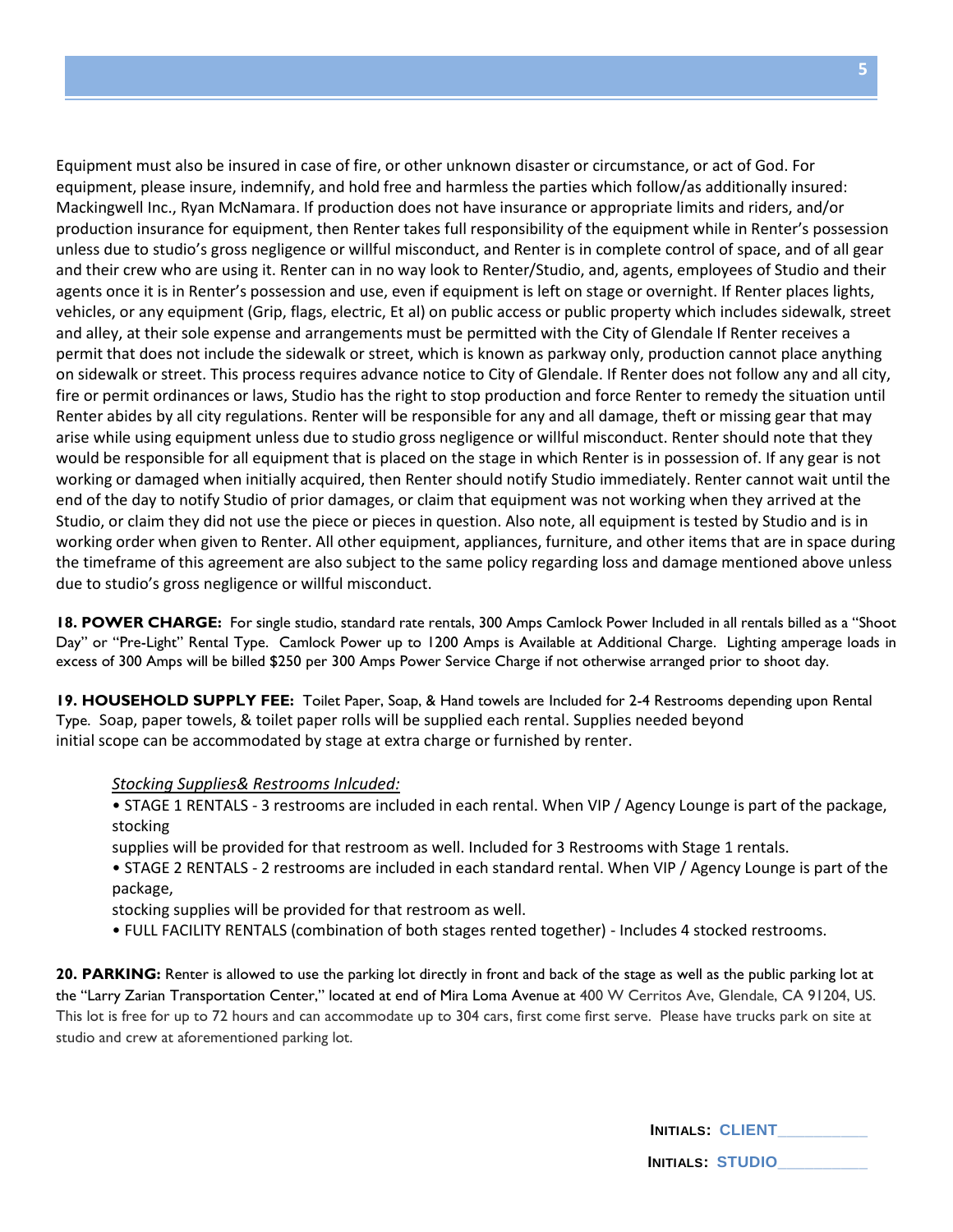**19. OVERTIME CHARGES:** All Facility Rentals In Possession of Facility Beyond the duration of the original scheduled rental period will be assessed overtime charges at \$250 per hour for 13-16 hour mark and \$350 per hour after 16 hours. Advance Notice Overtime Insurance Is Available for a \$500 flat rate for up to 18 Hours. If Overtime Need is not cleared prior to shoot day, Renter agrees to pay full overtime rates as described in this section 19.

**21. CLEANING.** Studio premises must be cleaned and returned to the original condition in which they were presented and entered by client at the beginning of rental term allowing for ordinary wear and tear. Renter agrees to leave the premises clean of all trash and materials, remove all tape and residues, and sweep the floor clean at end of rental term. Extra cleaning, waste removal, and or storage charges may be imposed if Renter leaves trash, stains, residues, sets, set pieces, props, materials, equipment or other items in the Studio or on the property at the end of rental term. Renter is responsible for all damage(s) and clean up that Renter may cause. Renter will be responsible for a sweep and bagging of rubbish which they create, and are to leave the premises in condition as found. Depending on the situation the Studio may need to be painted back to original color and Renter will be financially responsible for the process. Studio dumpsters are available to a limit, and will not accommodate scenic trash, which is piled higher than container can hold and will be refused by trash Removal Company. The fee is \$150.00-\$350 if the above is not followed. A house cleaning standard fee of \$100.00 (not waived) will be charged upon departure for basic trash removal and cleaning of floors and bathrooms, Et al if Renter does not clean up, leaving the Studio in an unsatisfactory condition.

**22. TRASH & WASTE REMOVAL**. All rentals include basic trash service, which includes the use of a single trash dumpster for catering and office trash only with one dumpster removal per week. All catering trash must be contained in heavy-duty trash bags provided by Renter and all trash must be removed from both the stage and off-stage production areas at the end of each day. Trash bags must be securely tied and then placed in the provided trash dumpster. All other trash that is not considered catering or office trash by Studio management is not permitted in the provided trash dumpster and must be removed from the premises. Building materials, art department materials, and set construction materials require a separate dumpster, additional waste removal service, and applicable fees. Disposal of hazardous materials in Studio dumpsters is strictly prohibited and in violation of certain local, state, and federal laws.

**23. RETURN.** Upon the termination of this Agreement or expiration of the License and the rental term, Renter shall surrender and return all studio property, space, equipment, furniture, and accessories, to Studio free from damage and in the same condition and appearance as received at the beginning of the rental, allowing for ordinary wear and tear. Renter shall remove any goods or chattels brought or permitted by Renter on or about Studio property. Renter shall pay all claims by Studio and additional charges associated with such claims for any additional cleaning, trash and waste removal, damage repair, refinishing work, painting and any other services or work that must be performed to satisfy such claims that are not in accordance with the terms of this Agreement. Studio may perform or request such services and shall be reimbursed the actual cost of such repairs by Renter within fifteen (15) days of request for payment.

**24. LOSS VALUATION**. Unless otherwise agreed in writing, Renter shall be responsible to Studio for the replacement cost value or repair costs of Studio property, including rented goods, equipment, sets, materials or props (if such property or rented goods can be restored, by repair, to its pre-loss condition) whichever is less. Loss of use shall be determined by the actual loss sustained by Studio. Accrued rental charges shall not be applied against the purchase price or cost of repair of the lost, stolen or damaged equipment. If there is a reason to believe a theft has occurred then the Renter must file a police report.

**25. ACCIDENT REPORTS.** If any of the equipment is damaged, lost stolen, or destroyed, or if any person is injured or dies, or if any property is damaged as a result of its use, maintenance, or possession, Renter agrees to promptly notify Studio and Property Owner of the incident, and will file all necessary accident reports, including those required by law and those required by applicable insurers. Renter, including its employees and agents will cooperate fully with Studio and all insurers providing insurance under this agreement in the investigation and defense of any claims. If any documents are served or delivered to Renter, its employees, or its agents in connection with any claim or lawsuit filed or threatened against Renter or any party named in this agreement, Renter shall promptly deliver such documents to Studio.

| <b>INITIALS: CLIENT</b> |  |
|-------------------------|--|
| <b>INITIALS: STUDIO</b> |  |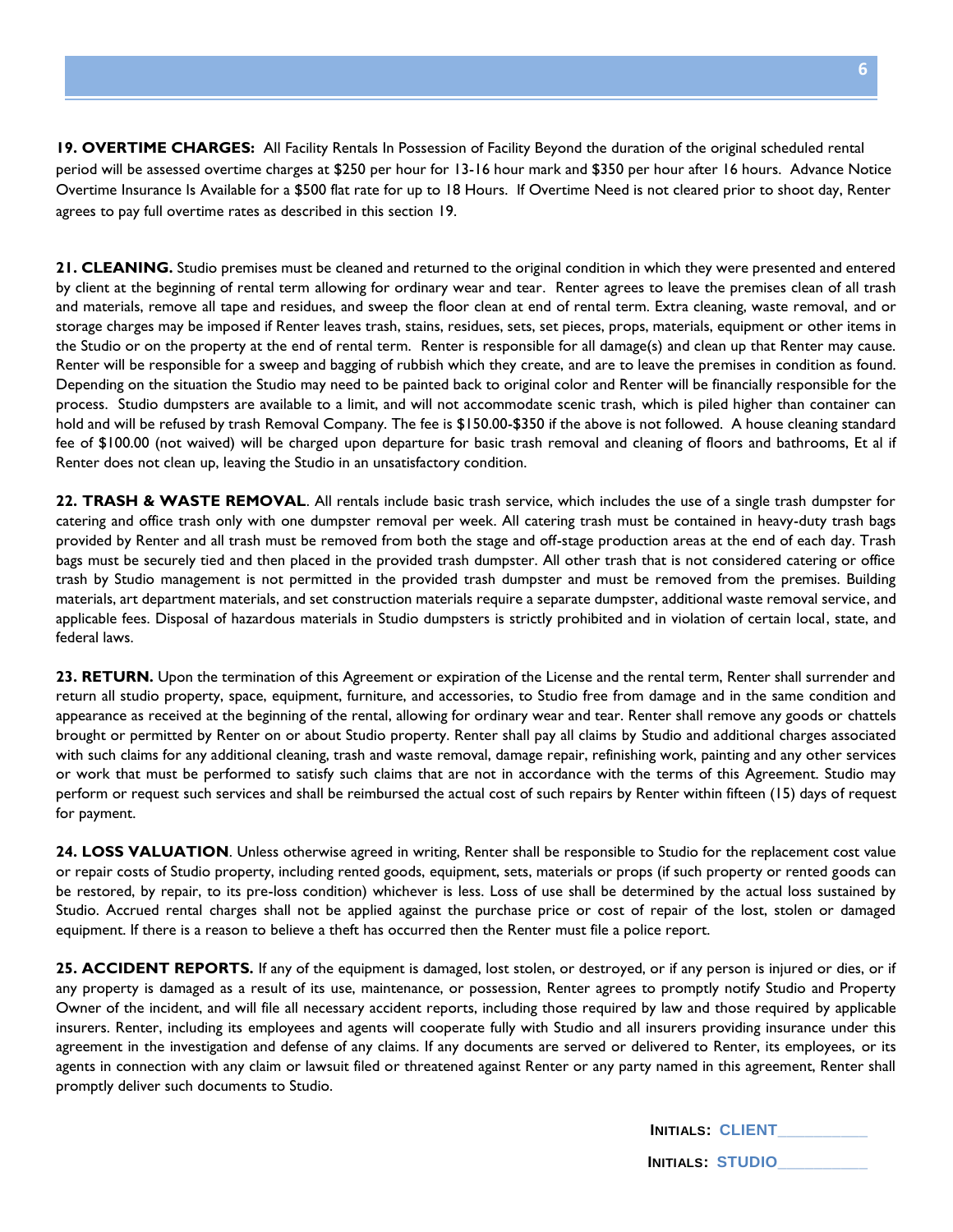**26. INDEPENDENT PARTIES.** The parties hereto are acting as independent contractors and independent employers. Neither party shall encumber the other party with employment demands or restrictions. This Agreement is not intended to create, nor shall it be considered as creating, a joint venture or partnership.

**27. GREATER FORCE**. Neither party shall be liable to the other party for failure or delay to meet any obligation under the terms or conditions of this Agreement (other than failure or delay in the payment of money owed, due and payable hereunder) when such a claim is attributable to causes by greater force, clearly beyond that party's control and not a consequence of that party's fault or negligence, or when the reason for said claim could be avoided by the exercise of due care by that party. Any failure or delay caused by greater force or extraordinary circumstances including, without limitation, natural disasters or other Acts of God, governmental restrictions or actions, or by any other extraordinary circumstances such as war, riots, civil disorder, power failures, and/or damage or destruction of any Studio facilities, shall not be deemed a breach of this Agreement, provided that, as a condition of a claim for such excusable failure, the party that is unable to perform in accordance with this Agreement, shall promptly give the other party a written statement containing sufficient details of the cause relied upon and may be required to provide evidence that validates the claim. This clause (often referred to as "force majeure") is not intended to excuse either party of contractual obligations or failure to satisfy any term or condition of this Agreement for reasons within the control of the parties.

**28. WAIVERS.** The delay or failure of either party to assert or exercise any right, remedy, or privilege hereunder shall not constitute a waiver of any such right, remedy, or privilege. No such waiver shall be effecting unless in writing, and then only in the specific instance for which given.

**29. ASSIGNMENTS.** Neither party shall assign this Agreement or any of the rights or obligation hereunder without prior written consent of the other party. No assignment by Renter shall release Renter of its obligation hereunder.

**30. NOTICES.** This Agreement constitutes the entire understanding between the parties and may not be modified or amended orally but only by an instrument in writing signed by both parties. Any notices, concerns, or approvals required or permitted hereunder shall be properly given if in writing whether delivered in person or forwarded by mail, postage prepaid, addressed to Renter, Studio, and Property Owner at the addresses provided in Section 29.COMPLETION (or such other addresses as designated in writing by either party).

**31. ENFORCEABLE PARTS.** The invalidity or illegality of any part of this Agreement shall not affect the validity or force of any other part hereof. If any provision of this agreement or the application of any of its provisions to any party or circumstance is held invalid or unenforceable, the remainder of this agreement, and application of those provisions to other parties or circumstances, will remain valid and in effect.

**32. DEFAULT & TERMINATION.** Studio may revoke the License set forth in this Agreement at any time upon written notice. If notice in written form is not given, this agreement shall terminate 3 days after the date of the event provided all clean up and restoration work is completed. Termination of this agreement shall not constitute a waiver of any obligation under this agreement, including the Renter's obligation to make all final payments to Studio. At our option, we may, declare Renter in default on the occurrence of any of the following: A) failure by Renter to make payments or perform any of its obligations under this agreement; B) institution by or against Renter of any proceedings in bankruptcy or insolvency, or Renter's reorganization under any law, or the appointment of a receiver or trustee for Renter's goods and chattels or any assignment by Renter for the benefit of creditors; C) expiration or cancellation of any insurance policy to be paid for by Renter as provided for under the terms of this agreement; or D) involuntary transfer of Renter's interest in this agreement by operation of law. If Renter is in default, the Studio will reserve the following rights: 1) to terminate the agreement and Renter's rights under the agreement; 2) to declare the balance of all unpaid rent and all other charges of any kind required of Renter under the agreement to be payable immediately, in which Studio will be entitled to the balance due together with interest at the rate of ten percent per annum, from the date of notification of default to the date of payment; 3) to enter and repossess the property without legal process free of all of Renter's rights to the property and release Studio and Property Owner of any claim for trespass or damage caused by reason of the entry, repossession, or removal. After such default, Renter agrees

| <b>INITIALS: CLIENT</b> |  |
|-------------------------|--|
|                         |  |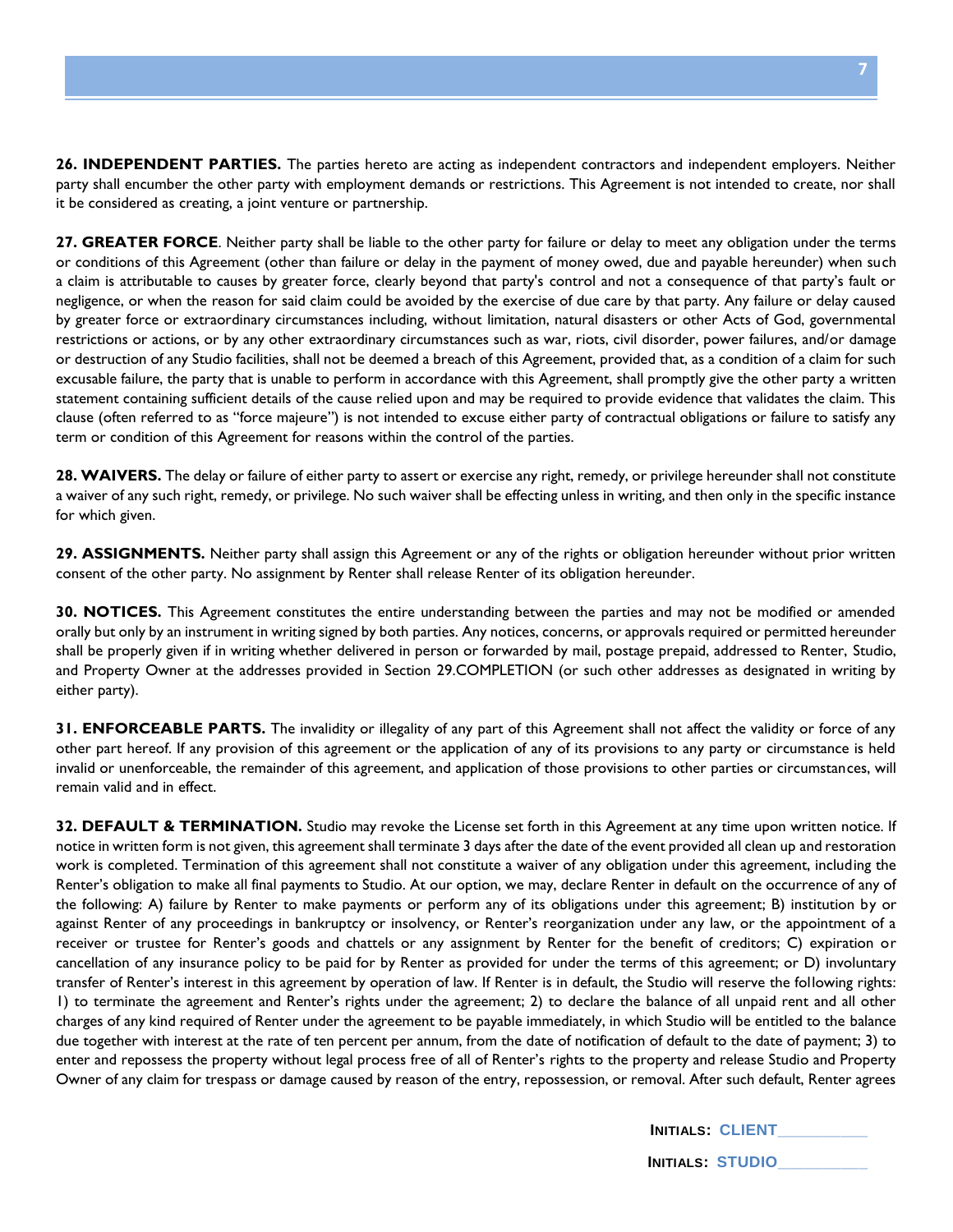to reimburse Studio for all reasonable expenses of repossession and enforcement of its rights and remedies, together with interest at the rate of ten percent per annum from the date any such balance(s) is (are) due. Notwithstanding any other provisions of this agreement, if Studio or Property Owner place all or any part of a claim against Renter in the hands of an attorney for collection, the prevailing party will pay, in addition to other sums that may be awarded, the other party's reasonable attorneys fees and costs. Any and all remedies will be cumulative to the extent permitted by law, and may be exercised partially, concurrently, or separately. The exercise of one remedy will not be deemed to preclude the exercise of any other remedy.

**33. ARBITRATION.** This Agreement shall be construed and enforced in accordance with the laws of the State of California. If the parties are unable to resolve any controversy or claim, including any claim of misrepresentation, arising out of or related to this agreement or breach of this agreement, such controversy, claim, or dispute will be settled by arbitration in the State of California The prevailing party in any such arbitration shall be entitled to an award of reasonable attorney's fees and costs in addition to any other relief granted.

**34. PRIOR AGREEMENTS**. This agreement supersedes and replaces any other prior agreement(s), written or verbal, regarding the subject matter hereof.

**35. COMPLETION.** The parties have both read this entire agreement, agree to all its terms, and acknowledge a receipt of a complete copy of the Agreement signed by both parties. Each person signing below on behalf of Renter shall be fully responsible for ensuring that full payment is made pursuant to the terms of this Agreement. Each undersigned individual represents that he or she is empowered to execute this agreement on behalf of their respective party:

### **SIGNATURE & AGREEMENT**

**Each undersigned individual represents that he or she is empowered to execute this agreement on behalf of their respective party:**

| <b>RENTER NAME:</b>                             |                       |                         |
|-------------------------------------------------|-----------------------|-------------------------|
|                                                 |                       |                         |
| <b>COMPANY</b>                                  |                       |                         |
| <b>PRODUCER</b>                                 |                       |                         |
| <b>ADDRESS AND BILLING ADDRESS IF DIFFERENT</b> |                       |                         |
|                                                 |                       |                         |
| <b>CITY</b><br><b>STATE</b>                     | ZIP                   |                         |
| <b>RENTER'S PRIMARY PHONE:</b>                  | <b>CONTACT EMAIL:</b> |                         |
| <b>RENTER JOB TITLE OR COMPANY POSITION</b>     |                       |                         |
|                                                 |                       |                         |
|                                                 |                       |                         |
|                                                 |                       | <b>INITIALS: CLIENT</b> |